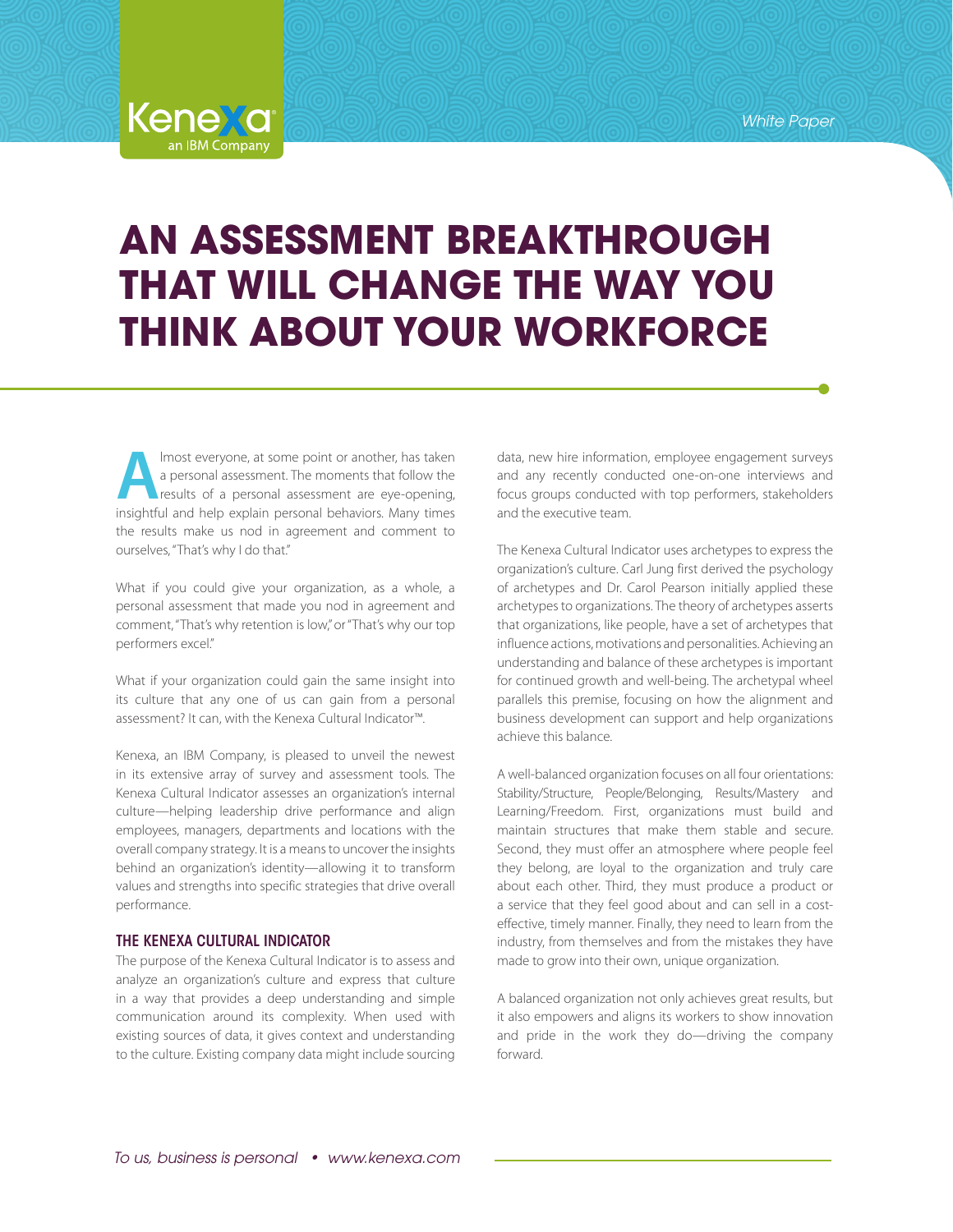

## A UNIQUE APPROACH

The Kenexa Cultural Indicator is a cutting-edge tool used to define a culture and fill a growing need within human capital management that advances strategic recruitment and retention practices. This approach both complements and differs from other common approaches that merely define the characteristics or traits a person must embody at the organization to be successful. An assessment might ensure that a candidate is a self-starter, can work well under pressure and is deadline oriented—in effect, explaining what a candidate should possess to be successful. By defining the culture with the Kenexa Cultural Indicator, an organization can understand why these characteristics are important in their culture—bringing the assessment full circle.

For example, we might assess a poorly designed chair, pointing out that it lacks the needed traits of a successful chair, including four even legs that are solid and upright. The Kenexa Cultural Indicator would then explain that the chair is a rocking chair used by a young mother late at night to comfort a crying child. The story behind the assessment fills in needed information and inspires action based on the archetypes involved.

# A CULTURAL DIAGNOSIS

Knowing which archetypes are present in an organization, as well as those that are lacking, helps define an organization and helps leaders identify with the unwritten and unspoken values of the culture. The hard data about a company, the rational facts, give the basic information—facts that one could find in an annual report or on a website, facts that make up the bare bones of a culture. The emotional truths of an organization, those unspoken or even unknown values, beliefs and customs held by the members, add flesh to those bones, but still do not give the whole picture. The Kenexa Cultural Indicator adds the skin, the eyes and the hair, providing the rest of the picture and giving an identity or personality to the entity.

Each archetype encompasses certain values and strengths, weaknesses and traps. For example, the Explorer organization values individuality, independence, self-actualization, new experiences, growth and change. Its strengths consist of being on the forefront of theory, being proactive and staying current in regards to customer and client needs, and providing a good environment for self-starters. Explorer weaknesses include being chaotic, anarchistic and abandoning employees who do not take initiative (see Figure 2 for complete descriptions).



### FIGURE 2: ARCHETYPE DEFINITIONS

#### **CAREGIVER**

A Caregiver organisation provides service to humanity, takes care of people and provides products and services that help others.

#### RULER

The Ruler organisation believes in power, and works to establish processes and tools that give it the support it needs to govern. The ultimate goal of the Ruler is to create the perfect system.

#### **CREATOR**

The Creator organisation thrives on creative expression, imagination and art. Creator organisations can appreciate the beauty of a well-designed process as easily as the aesthetic beauty of a modern building or new luxury car.

#### INNOCENT

The Innocent organisation focuses on keeping workers safe and respecting tradition. An idealist often has a vision for creating a better world. The organisation typically offers products or services in a cheerful way and consistently strives to protect its customers.

#### **SAGE**

The Sage organisation focuses on the pursuit or spread of knowledge, often from the inside out. These organisations are typically research labs, universities and planning arms of organisations.

#### EXPLORER

The Explorer organisation is outwardly focused and constantly looking for new ideas, new products and places to expand. It achieves growth most often through acquisition, either of new business, new products or from external thought leaders.

#### **REVOLUTIONARY**

The Revolutionary organisation dedicates itself to doing things differently, and breaking common tradition and practices. This type of organisation will do things its own way just to be unique.

#### MAGICIAN

The Magician organisation works to help people change attitudes or trains of thought; it typically produces products that are transformational and will allow them to be more successful.

#### **HERO**

The Hero organisation admires courageous and confident people who consistently produce results. It needs a cause to champion, a challenge to overcome or a burden to shoulder.

#### **LOVER**

The Lover organisation wants people to have more love or intimate friendships in their lives. The focus of this organisation is inward and centers on keeping each other happy and engaged.

#### **JESTER**

The Jester organisation has a playful attitude, and believes in always enjoying itself. It thinks that better results are produced when the work is fun.

#### **EVERYPERSON**

The Everyperson organisation believes that the value of work comes from not letting one another down and finds that an environment where everyone feels they belong is most productive. Consensus building, fairness and equality are the hallmarks of an Everyperson organisation.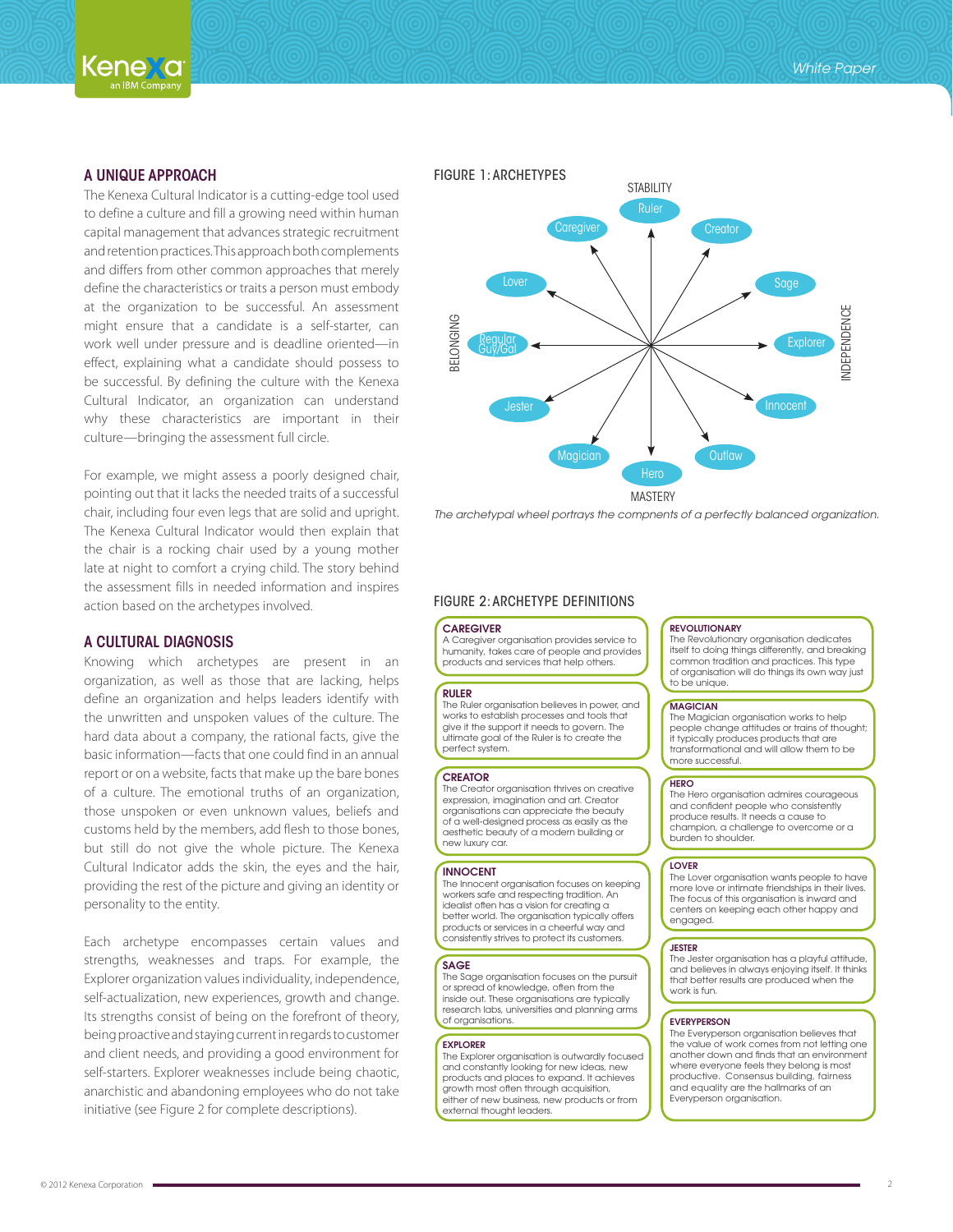The Kenexa Cultural Indicator reveals the hidden truths about an organization, defining not only the culture, but also the strengths and weaknesses of the organization, internal values, archetypes of the leadership and executive level teams, and strengths and weaknesses of departments within the organization. Knowing this, an organization's leadership can make the decision to align appropriately. For instance, the leadership team's values might be misaligned with the organization's values, or the organization's values might be misaligned with the organizational strengths. By uncovering the hidden truths, decisions can be made that will help executive management move the organization in the appropriate direction.

The Kenexa team recently worked with a Fortune 500 insurance company. The company had a severe financial crisis that came to a head in 2001. New leadership, which exhibited a strong Hero archetype, joined the organization. Just as every Hero needs a cause to champion or challenge to conquer, this company adopted a cause to turn around the failing company. "The Turnaround" succeeded within five years and had become a rallying cry and a great source of pride for the company employees. However, evidence of trouble began to creep into the company's annual engagement survey and other communication channels. "The Turnaround" was becoming ancient history and employees were reverting to their previous Ruler culture—and falling into all its traps. A Ruler is about creating the perfect system, or kingdom, often focusing on rules and processes more than results.

After the engagement survey explained the what for the company, the Kenexa Cultural Indicator helped the insurance company explain the why. The company had a decision to make for itself, "should we find a cause to reinvigorate our Hero culture, or become the best Ruler culture possible, addressing the weaknesses and traps involved?"

Knowing the hidden truths that make up an organization's culture gives executives the opportunity to weave these values into processes, structures and business practices. Recognizing these archetypes also empowers employees, maximizes communication to stakeholders regarding the company's values and mission, leverages the strengths within to achieve optimal performance and provides the opportunity to overcome any apparent weaknesses.

A defined culture can be used to leverage large initiatives, analyze mergers and acquisitions, engage current employees, recruit top performers that fit the culture, minimize expenses associated with recruitment and retention, and provide direction for future growth and success.

## THE KENEXA CULTURAL INDICATOR EXECUTIVE REPORT

The Kenexa Cultural Indicator online survey consists of approximately 96 questions and takes respondents between 10 and 15 minutes to complete. The number of respondents for sampling varies depending on the organization's needs.

Once the survey portion is complete, the Kenexa team presents the organization with a comprehensive report and recommendations for moving forward. The report helps defines the values, strengths and weaknesses of the organization, but it also helps analyze the organization's cultural balance and provides complete insight into the culture, allowing for educated recommendations on preservation or transformation.

There is no common set of outcomes of the Kenexa Cultural Indicator. Results, actions and recommendations vary depending on where the organization currently sits, where it wants to be and what the Kenexa Cultural Indicator reveals about the hidden truths and stories that lie within its walls.

Recently, a biotech firm discovered its culture still reflected the founding values and personality when it utilized the Kenexa Cultural Indicator, aligning with the Sage and Hero archetypes. From there, it was all about preserving the culture through awareness, internal communication, targeted messaging and unique design.

A Kenexa healthcare client discovered that the financial hardships it had encountered in the previous years had forced the Rulers and Heroes within the organization to dominate the Caregivers that were so vital to its success. The results of the Kenexa Cultural Indicator that diagnosed this issue became a great topic of discussion for executives and line management. Instead of forcing Caregivers into a Rulers role, the company needed to achieve an organizational balance between the three archetypes (Rulers, Heroes and Caregivers), letting the caregivers worry most about what they do best—caring for the patients. This organization is developing a strategy and messaging campaign based on the Kenexa Cultural Indicator recommendations as it tries to transform its culture into one that breeds engagement, success and longevity.

The Kenexa Cultural Indicator is the starting point and foundation upon which employment branding and cultural management is built. It is critical to the success of an internal campaign; it adds the complete picture to widely used assessment and survey practices and provides an organization with not only a